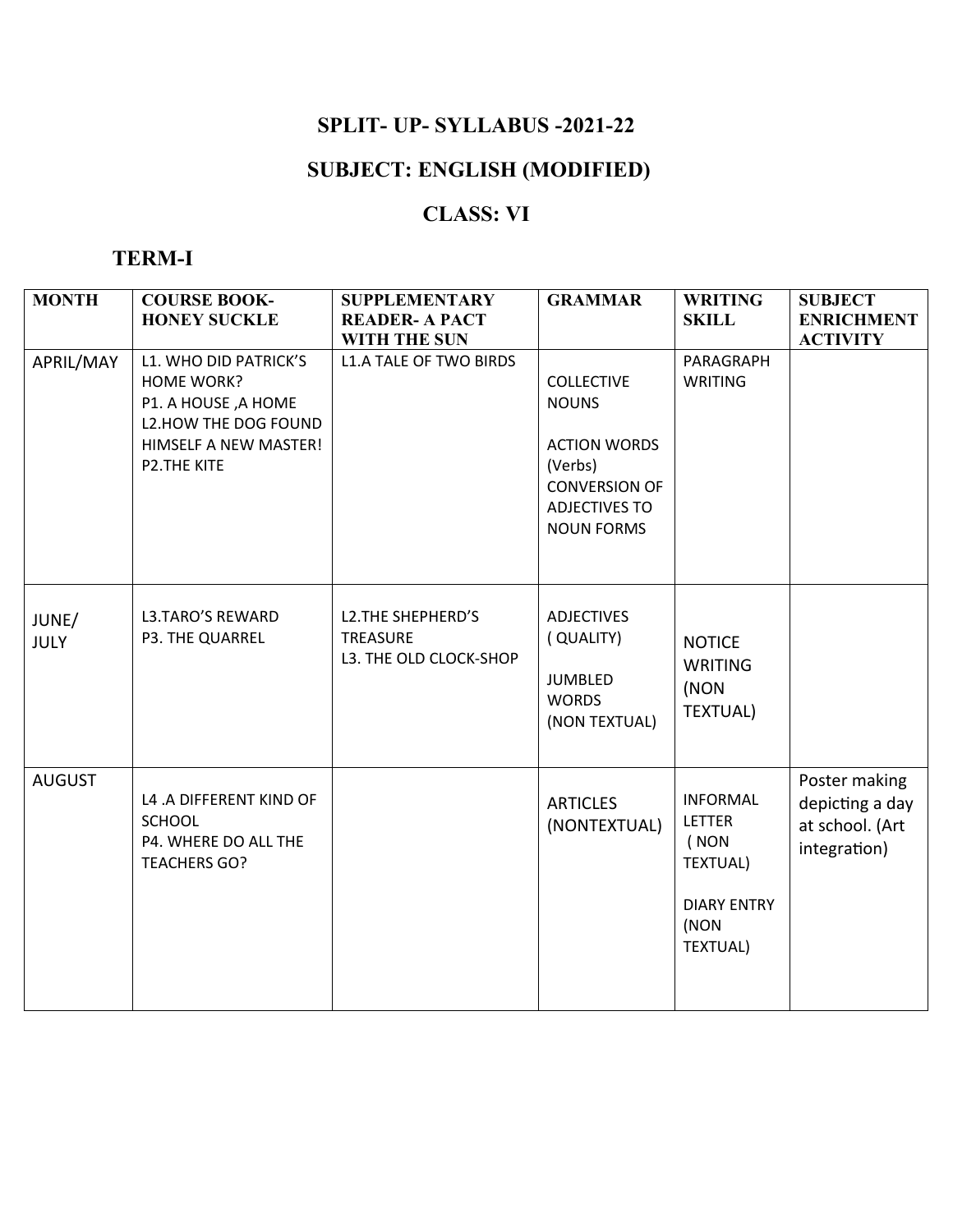| SEPTEMBER | L4. Tansen      |  |  |
|-----------|-----------------|--|--|
|           | <b>REVISION</b> |  |  |
|           |                 |  |  |

## **TERM-II**

| <b>MONTH</b>                   | <b>COURSE BOOK-</b><br><b>HONEY SUCKLE</b>    | <b>SUPPLEMENTARY</b><br><b>READER- A PACT</b><br><b>WITH THE SUN</b> | <b>GRAMMAR</b>                                            | <b>WRITING SKILL</b>                   | <b>SUBJECT</b><br><b>ENRICHMENT</b><br><b>ACTIVITY</b> |
|--------------------------------|-----------------------------------------------|----------------------------------------------------------------------|-----------------------------------------------------------|----------------------------------------|--------------------------------------------------------|
| <b>OCTOBER</b>                 | L5 .WHO I AM<br>L6. FAIR PLAY                 | L5. THE WONDER<br><b>CALLED SLEEP</b>                                | <b>SIMPLE</b><br><b>PREPOSITIONS</b><br>( NON TEXTUAL)    | <b>FORMAL LETTER</b><br>(NON TEXTUAL)  |                                                        |
| <b>NOVEMBE</b><br>$\mathsf{R}$ | L7.A GAME OF<br><b>CHANCE</b><br>P5. VOCATION | <b>L6.A PACT WITH THE</b><br><b>SUN</b>                              | <b>NOUN FORMS</b><br><b>VERB FORMS</b><br>(PRESENT TENSE) | PARAGRAPH<br><b>WRITING (Guided)</b>   |                                                        |
| <b>DECEMBER</b>                | P6. WHATIF                                    |                                                                      |                                                           |                                        |                                                        |
| <b>JANUARY</b>                 | L8. THE BANYAN<br><b>TREE</b>                 | L7. WHAT<br><b>HAPPENED TO THE</b><br><b>REPTILES</b>                | <b>DEGREES OF</b><br><b>COMPARISION</b>                   | <b>STORY WRITING</b><br>( NON TEXTUAL) |                                                        |